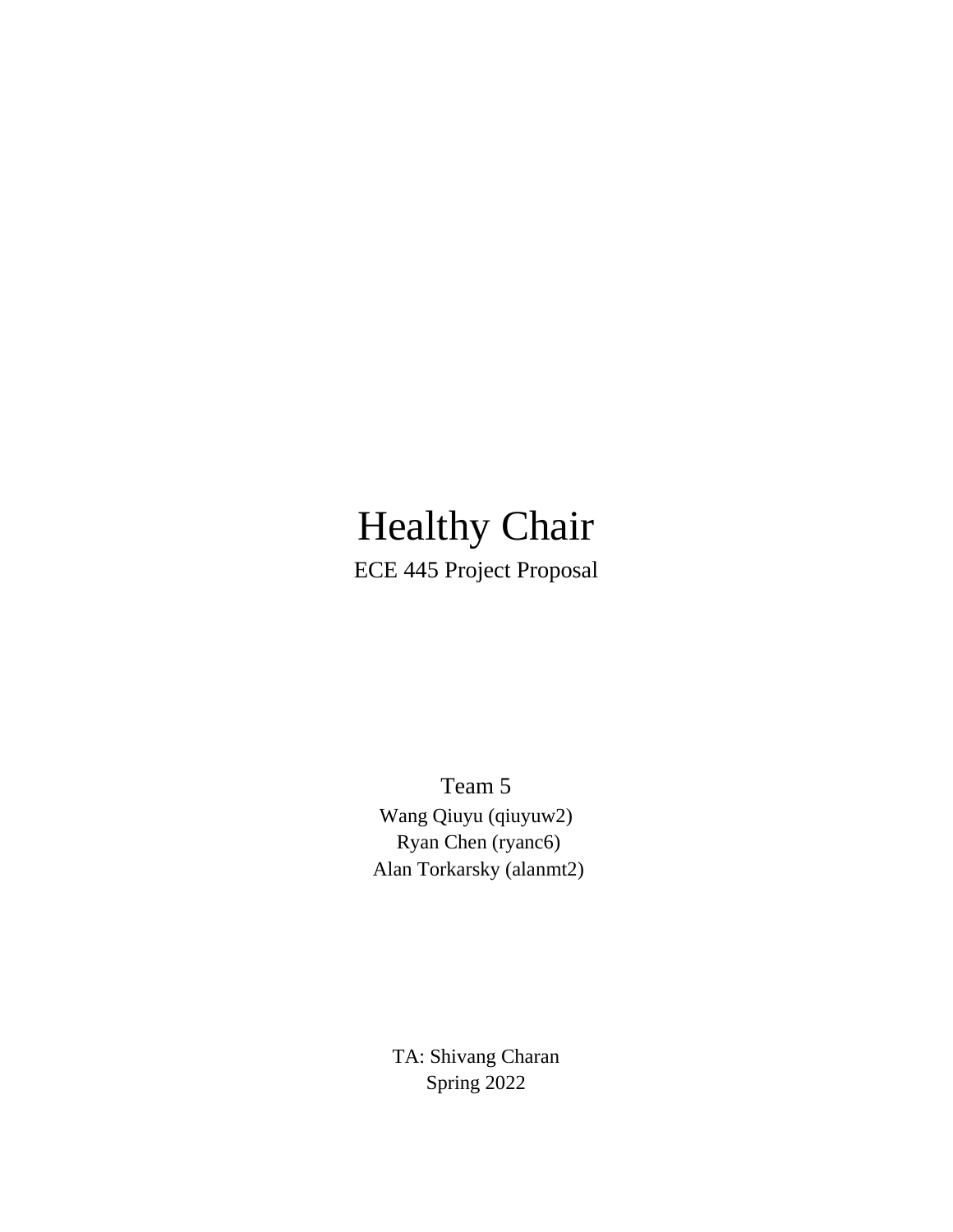# **1.Introduction 1.1 Problem**

The majority of the population sits for most of the day, whether it's students doing homework or employees working at a desk. In particular, during the covid era where many people are either working at home or quarantining for long periods of time, they tend to work out less and sit longer, making it more likely for people to result in obesity, hemorrhoids, and even heart diseases [1]. In addition, sitting too long is detrimental to one's bottom and urinary tract, and can result in urinary urgency, and poor sitting posture can lead to reduced blood circulation, joint and muscle pain, and other health-related issues.

### **1.2 Solution**

Our team's project is to develop a healthy chair that aims at addressing the problems mentioned above by reminding people if they have been sitting for too long, using a fan to cool off the chair, and making people aware of their unhealthy leaning posture.

- 1. It uses thin film pressure sensors under the chair's seat to detect the presence of a user, and pressure sensors on the chair's back to detect the leaning posture of the user
- 2. It uses a temperature sensor under the chair's seat, and if the seat's temperature goes beyond a set temperature threshold, a fan below will be turned on by the microcontroller
- 3. It utilizes an LCD display with a programmable user interface. The user is able to input the duration of time the chair will alert the user
- 4. It uses a voice module to remind the user if he or she has been sitting for too long. The sitting time is inputted by the user and tracked by the microcontroller
- 5. Utilize only a voice chip instead of the existing speech module to construct our own voice module
- 6. The "smart" chair is able to analyze the situation that the chair surface temperature exceeds a certain temperature within 24 hours and warns the user about it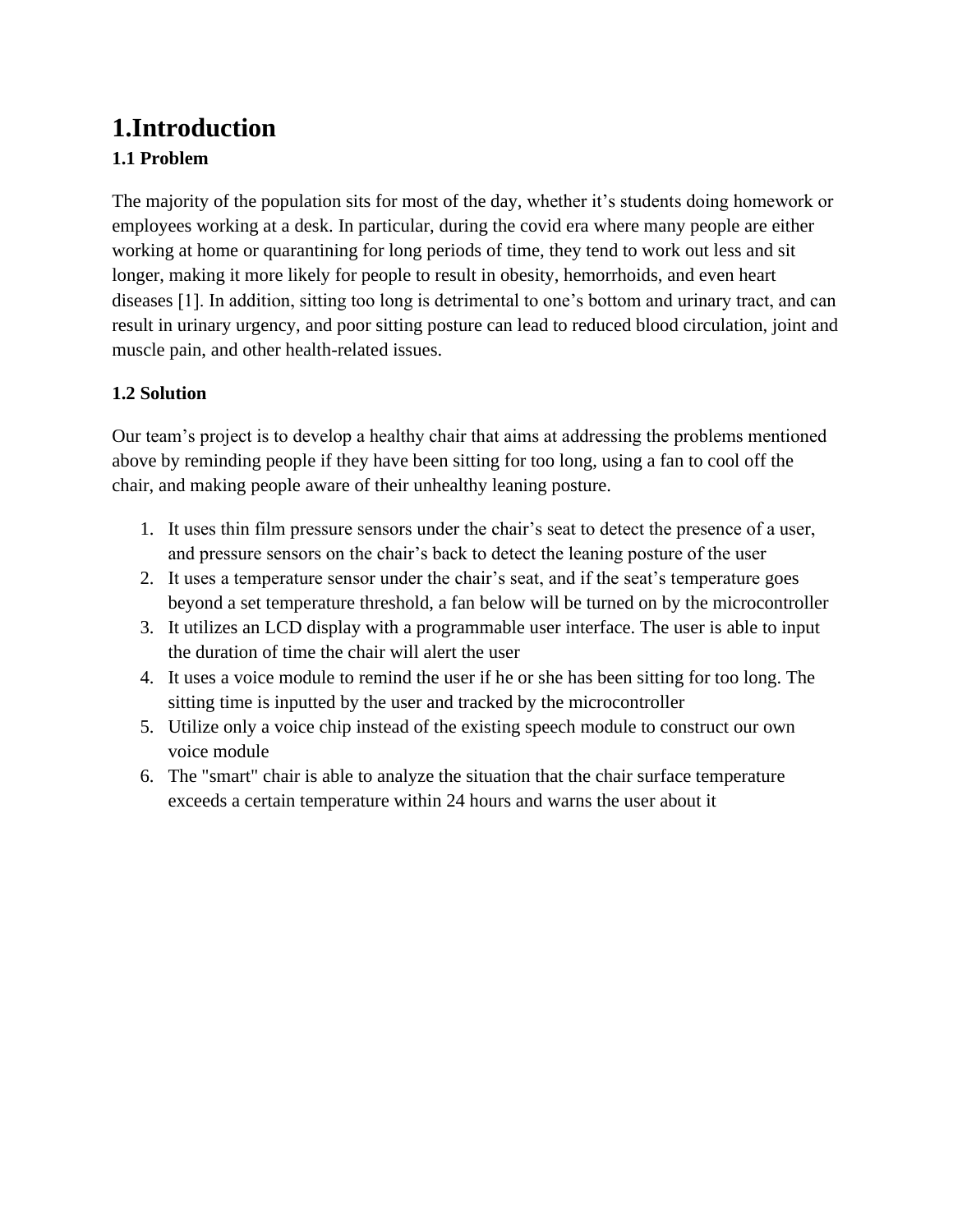# **1.3 Visual Aid**



1: User Interface System, 2: Force Sensors 3: Housing for the On Chair System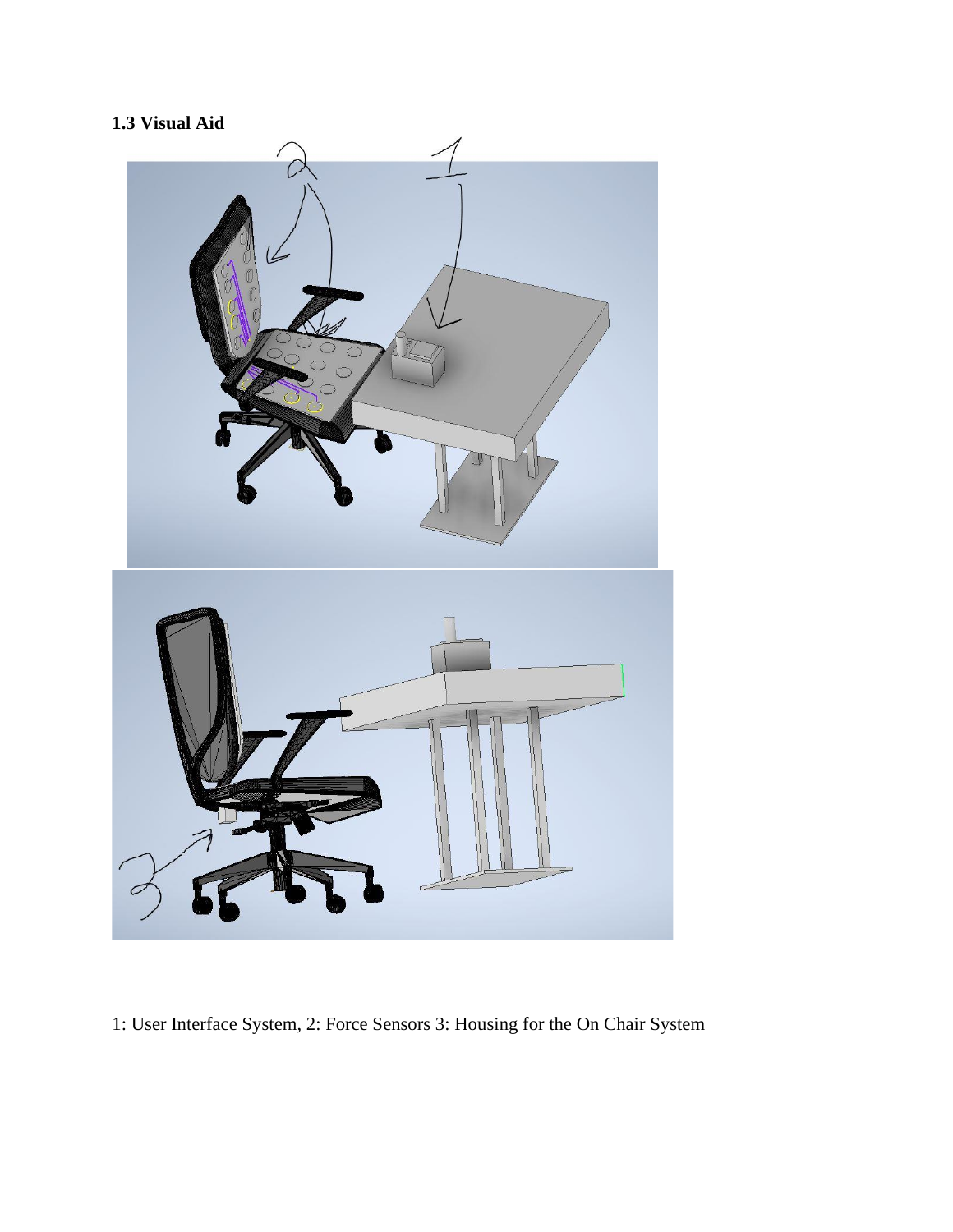### **1.4 High-Level Requirements List**

- The healthy chair must be able to alert the user to leave the chair through the speech module after the exact time duration inputted by the user through the user interface system. In addition, the healthy chair must not warn the user if he or she leaves the chair for less than five minutes.
- The OLED display must display the real time temperature of the healthy chair's seat as well as which pressure sensor on the chair is activated.
- The healthy chair must be able to switch its power supply between a 5V Li-ion battery and the 120 AC, 60Hz wall supply voltage.

# **2. Design**

### **2.1 Block Diagram**

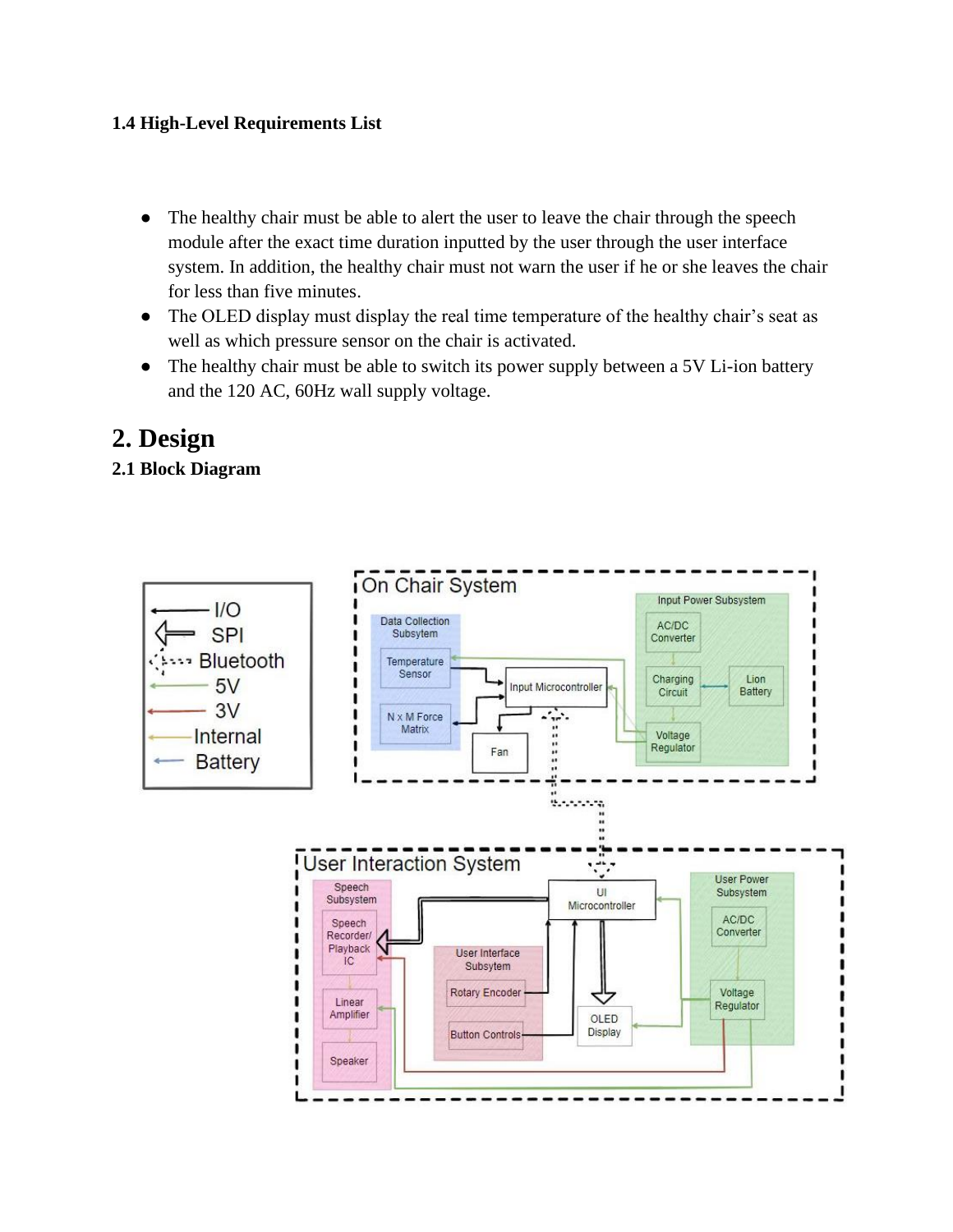# **2.2 Subsystem Overview and Requirements**

# **On Chair System**

### **Input Power Subsystem**

The power system is in charge of charging and powering the entire chair system. The AC/DC converter will be used to power the charging circuit. The charging circuit also will be responsible for making sure the battery doesn't overcharge. The charging circuit will also determine if the battery or wall is powering the system. The voltage regulator will be used to make sure that the output voltage of the battery is constant when the chair is running on battery power. The power system will provide 5 volts (except the speech recorder and playback IC that requires 3 volts) to everything that needs it in the system including the microcontrollers and peripherals that need it.

#### Requirements:

The power system must be able to run on battery or switch to wall power when the battery voltage runs below the cutoff voltage of 3V. The system will have an indicator to show the user when the battery is running low or has reached full charge. The system must be able to provide enough power to each of the modules without overheating.

### **Data Collection Subsystem**

The data collection subsystem is used to collect all relevant data needed to make decisions. The temperature sensor will scan the temperature of the chair on which you are sitting. The N x M force matrix will be composed of N x M amount of force sensors. This will extend all over the seat of the chair and into the spine support. It will be used to measure how the user is sitting and how long they have been sitting for. Both sensors will talk to the input microcontroller via IO.

#### Requirements:

The data collection is composed of the temperature sensor and the force matrix. The temperature sensor must relay readings every 30  $\pm$  1 seconds. The temperature sensor must relay data accurate to  $\pm$ 0.5°C of the actual temperature. The force matrix must relay analog data from the chair. It must be able to differentiate between at least 5 different values of force. The force sensors can have a lot of errors so we only need a couple zones to tell how the user is sitting. Both sensors are connected to the microcontroller via IO and on the pins that are on the ADC of the microcontroller.

NOTE: Currently, we are not sure about the viability concerning measuring the precise pressure by the force sensor matrix, and we've purchased some samples to test. Nevertheless, the least the force sensors at the chair's seat will achieve is to detect the presence of a user and to measure his or her sitting posture.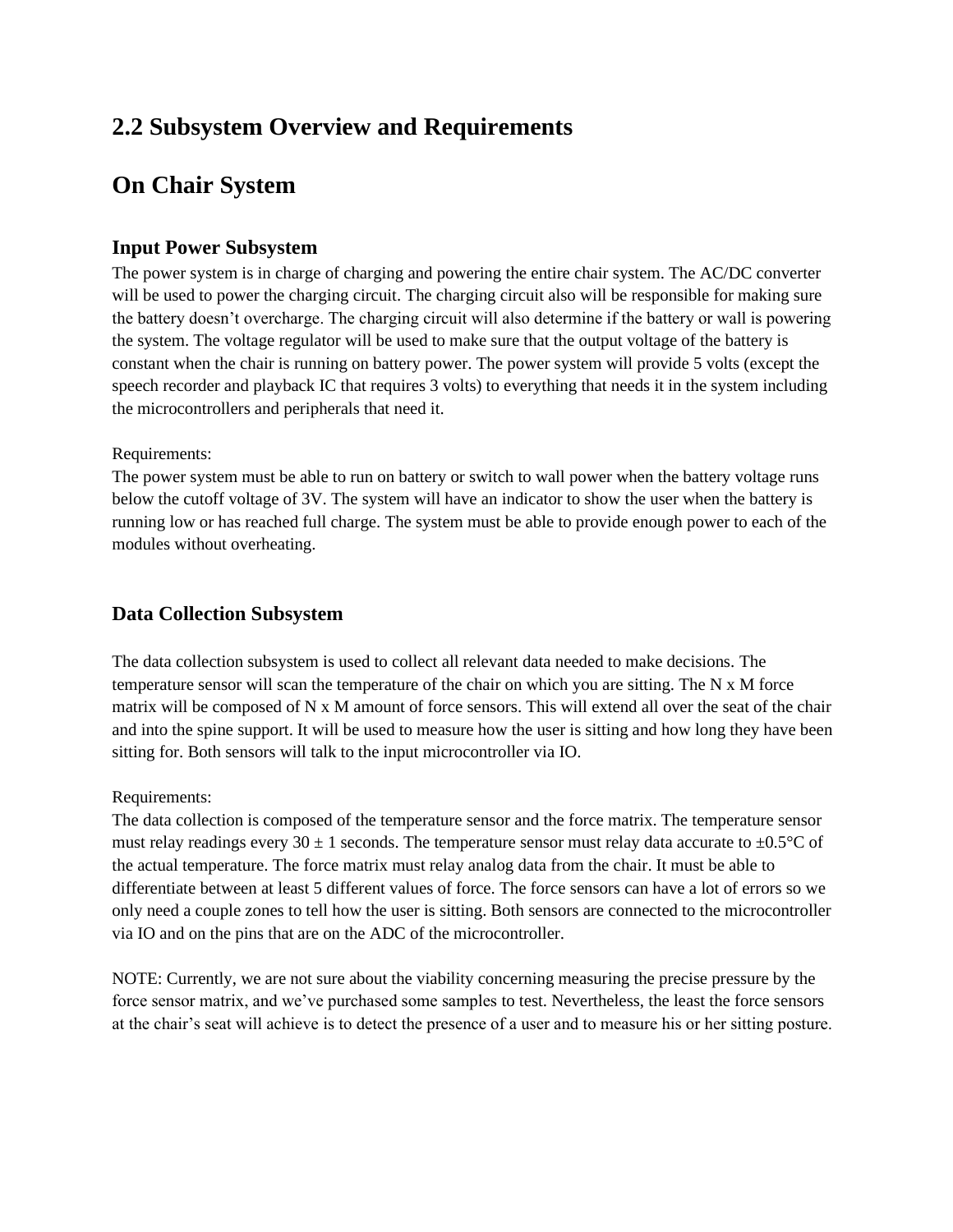#### **Fan**

The fan output consists of a fan placed under the chair to cool the user when the chair's seat overheats. It receives its power from the microcontroller via general IO.

Requirements:

The 470mW fan must turn on and off depending on the microcontroller IO. After it receives an active high signal from the microcontroller, the fan should turn on and cool the chair. It should also turn off if the temperature of the chair's seat goes below our set threshold temperature. The fan should operate with noises less than 25dB.

### **User Interaction System**

### **User Interface Subsystem**

The user interface subsystem is used for user interaction. The buttons and the potentiometer will be used to select settings and adjust temperature cutoffs/sitting time limits. They will be connected to the input microcontroller via IO and talk to only the input microcontroller.

Requirements:

The button controls are used for simple select controls. The potentiometer will be used for analog input. The buttons will perform select, back and other functions. The potentiometer will be used to set time limits, temperature cut offs, and other values that need a variable value.

### **Speech Subsystem**

Controlled by the microcontroller and powered by the power system, the speech subsystem consists of a voice recording chip, a linear amplifier, and a speaker. After it receives an active high signal from the microcontroller, the speech subsystem is able to play our pre-recorded sound to alert the user.

Requirements:

The speech module must be able to receive information from the microcontroller over SPI. It must record our speech/alert for a duration of 20 to 30 seconds and accurately replay them with a delay response of less than 1 second. The voice recording and playback IC must be able to drive an 8-ohm, 1W speaker.

#### **OLED Subsystem**

The OLED subsystem consists of an OLED screen and any necessary circuitry needed to run the OLED. The OLED doesn't communicate with anything other than receiving data from the output microcontroller and power from the power subsystem.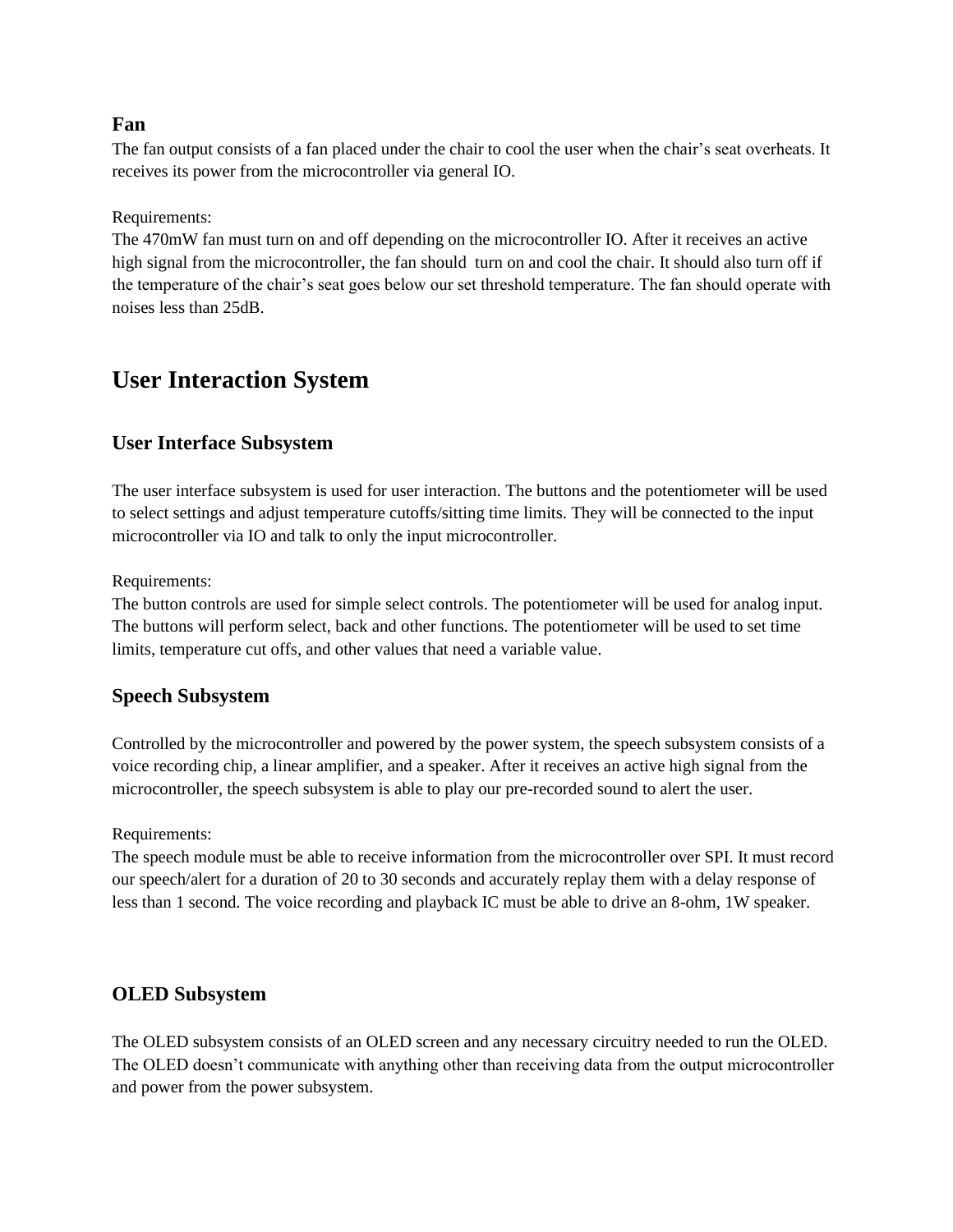#### Requirements:

The OLED must display to the user the temperature data as well as how the user is sitting on the chair. The force sensors will be updating every 5 seconds so the OLED must update within 2 seconds after the force sensors are updated. The OLED display uses SPI communication with the microcontroller and one thing we have to consider is the interaction with the speech system as that is also using SPI communication.

#### **User Power Subsystem**

The user power system is in charge of powering the user element that the user will interact with. The input will be a wall outlet or computer USB port. The AC/DC converter will make sure that we get a constant voltage into the voltage regulator. The voltage regulator will be in charge of providing 3V and 5V to the user system. The voice IC of the speaker module runs on 3V while everything else runs on 5V.

#### Requirements:

The user power system must provide a constant 3V and 5V simultaneously. If the user wants to power the entire UI block from a USB port, we have to ensure that the current draw is less than 900 mA. The user can also power it from a wall with a block converter and then current won't matter. We need to ensure it stays below 900 mA as that is the max for the USB.

### **Input and UI Microcontrollers**

These two microcontrollers are connected together via Bluetooth. The input microcontroller will collect the data and calculate decisions based on the data. It will then tell the UI microcontroller what it needs to do. The UI microcontroller will then display the correct data on the OLED, start/stop the fan or start the speech module. The output microcontroller talks to the OLED and Speech module via SPI and talks to the fan via general IO. The UI microcontroller can also send data back to the input microcontrollers. When the user changes parameters the UI microcontroller passes them back to the input microcontroller so it can make the correct decisions.

#### Requirements:

The input microcontroller must be able to handle N x M force sensors, the UI, and the temperature sensor. It must have enough ADC channels to handle all the inputs. It must also send data to the output microcontroller. The output microcontroller has to be able to send data via SPI to two devices. The GPIO from the microcontroller will control the fan as well as the chip-selects on the SPI devices. Both microcontrollers will have to run in a low power mode so we can last on our Li-ion battery.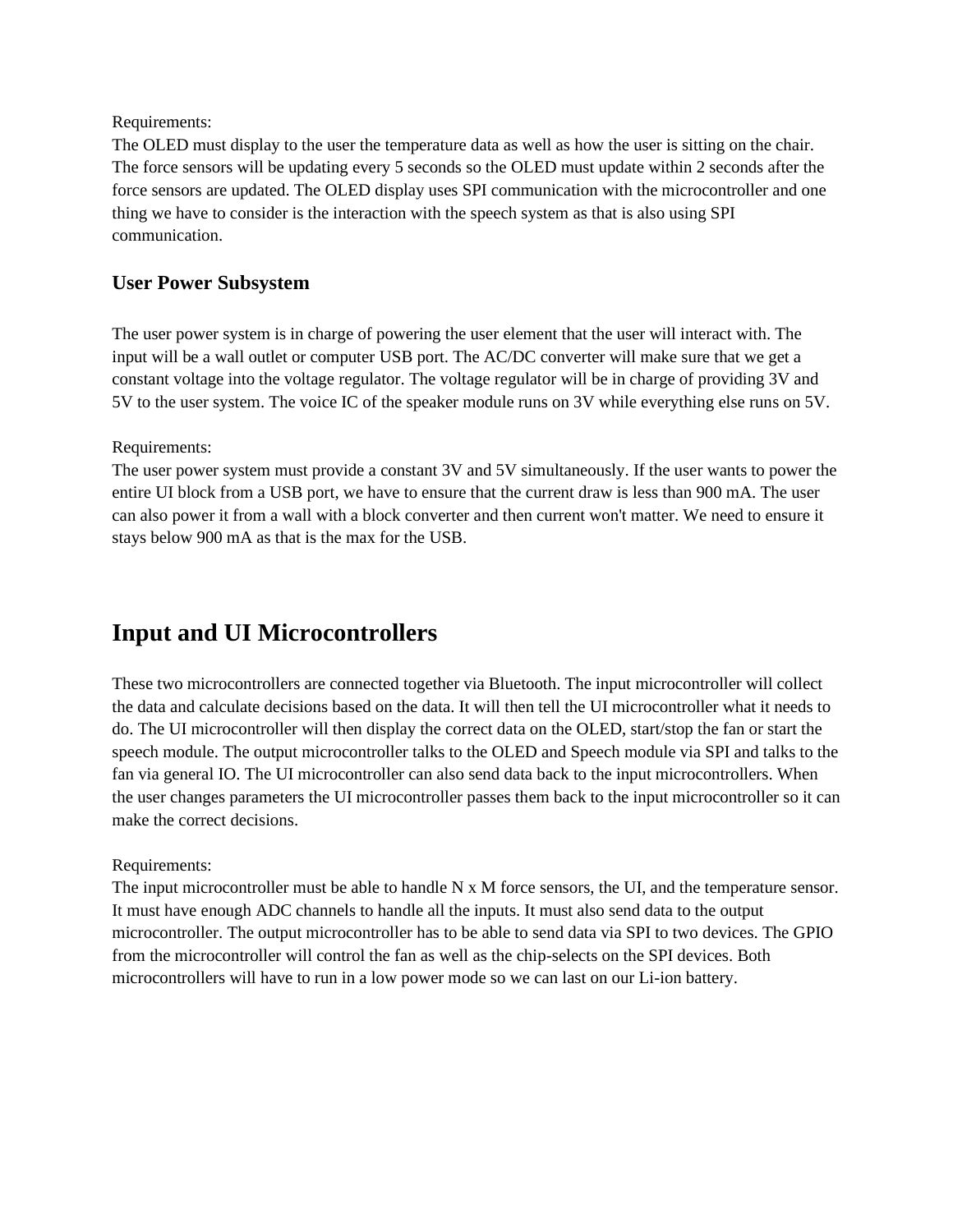#### **2.3 Tolerance Analysis**

The greatest risk to the completion of our project is the pressure sensor matrix and placement. One possible source of error is that the pressure sensors will not be able to accurately measure the exact quantitative pressure exerted on the chair's seat, since we are planning on using thin film pressure sensors that only require 20 grams of force to trigger and will adjust the placement based on trial and error before placing on a majority of the chairs bottom and back support. We've already bought samples of the pressure sensors to test their functionalities.

### **3. Ethics and Safety**

Throughout the entire course of our project, we will keep ethics as one of our top priorities. Section I.1 of IEEE code states, "to hold paramount the safety, health, and welfare to the public, to strive to comply with ethical design and sustainable development practices, to protect the privacy of others". Our main goal of this project is to ensure the safety and health of people that use our chair. To that end, our chair aims at users who sit for long periods of time, especially with improper posture. We are working to make sure that our chair correctly notifies the user when it's time to take a break from sitting for too long and to let them know if they are sitting unevenly or without proper back support.

A safety concern in our project is the power management system. Our project will involve lithium-ion batteries and utilization of high voltage. Higher voltages are more likely to have greater currents, which proposes an increased risk of injury and death. [2] We will use the one hand method and also make sure to check if anything is connected to power before touching.

Lithium-ion batteries are normally safe when they are used in the right operating conditions, but there have been over 25,000 overheating or fire incidents reported from consumer products in a five-year period [3]. Overcharging occurs when charging still continues when the battery is at full charge. This causes the battery to prematurely age and for current to continue flowing into the battery which can cause overheating, explosion, and fire. We will implement the proper overcurrent protection to ensure that the battery stops charging when it's full and to make sure that there is no way for the user or anyone around to get shocked.

Since our product is a chair, we consider our product as something that people would want to sit on. Our design is to add pressure sensors in a way that accurately captures the sitting data of the user, but also doesn't interfere with the user's comfort. Ideally, we want our project's users to not feel the pressure sensors, but depending on trial and error, it may be necessary for them to feel them but they will not cause any discomfort.

Section I.5 of IEEE describes working with honest criticism of technical work, to fix any potential errors, make accurate claims, and to properly give credit for people's contributions. We are always looking for areas to improve and are eager to receive feedback, whether it's positive or negative.